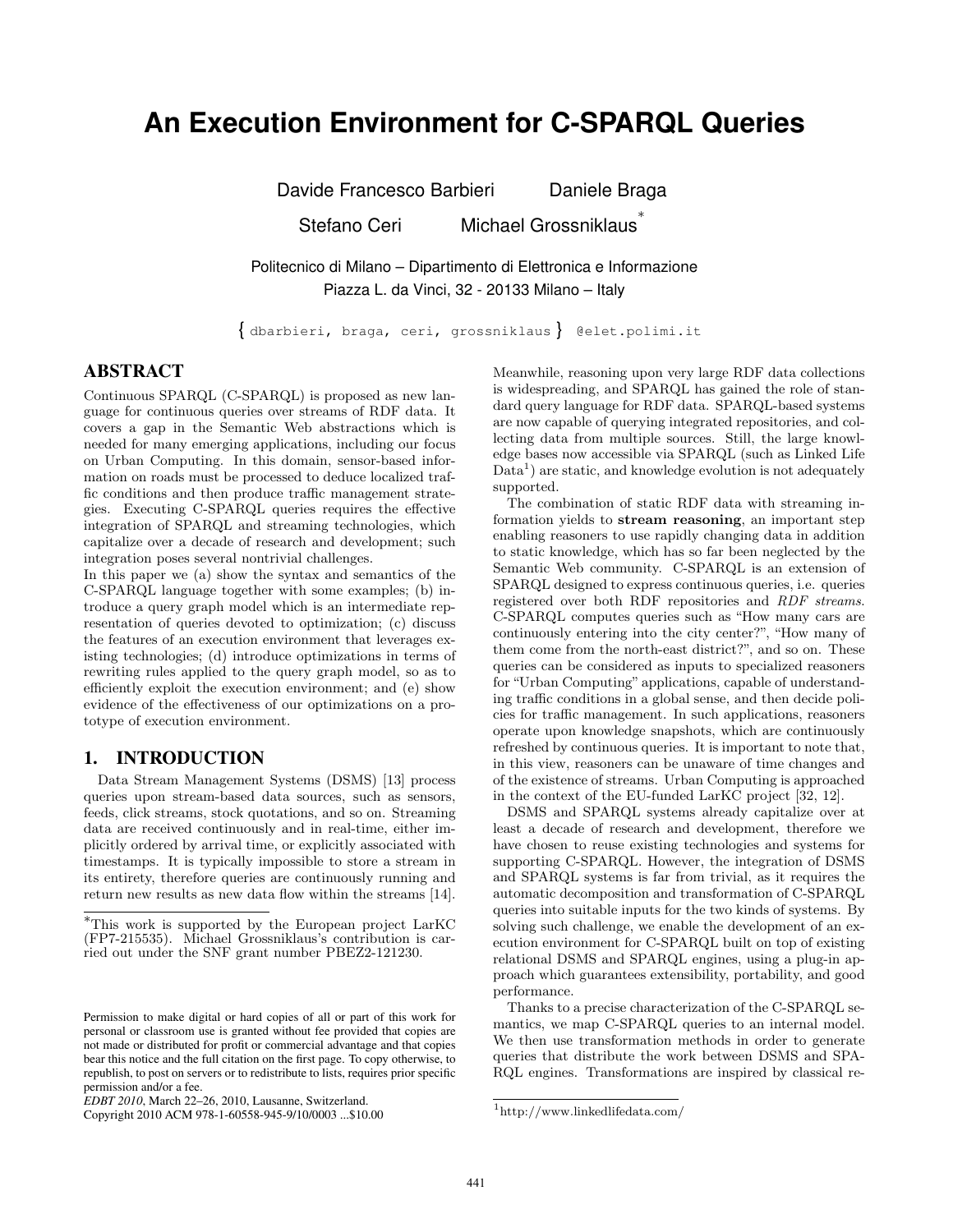lation algebra optimizations, but we stress that rewritings occur prior to query decomposition, and therefore cannot be delegated to either kind of systems and must be explicitly managed outside them. After the transformation, a query can be answered by a suitable orchestration of SPARQL and DSMS engines, and each engine can further perform single or multi-query optimizations according to well known and established methods.

This paper is organized as follows. Section 2 presents C-SPARQL by introducing the new features relative to SPA-RQL, i.e. RDF stream data type, aggregates, windows management, and timestamps; their syntax is interleaved with Urban Computing examples. Then, Section 3 introduces the formal semantics of C-SPARQL as an extension of the SPARQL semantics defined by Perez et al. [26], and Section 4 presents an execution environment for C-SPARQL that leverages existing DSMS and SPARQL technologies. Section 5 describes a rule-based approach to query translation that optimizes the overall query performance. Finally, in Sections 6 and 7, related and future work, respectively, conclude the paper.

## 2. C-SPARQL

We present C-SPARQL by progressively introducing its new features relative to SPARQL. We interleave the presentation of the new syntax, extended by adding new productions to the standard grammar of SPARQL [29] and the discussion of some examples of usage.

## 2.1 RDF Stream Data Type

C-SPARQL adds RDF streams to the data types supported by SPARQL.<sup>2</sup> An RDF stream is defined as an ordered sequence of pairs, where each pair is made of an RDF triple and its timestamp  $\tau$ :

$$
\dots \n(\langle subj_i, pred_i, obj_i \rangle, \tau_i)\n(\langle subj_{i+1}, pred_{i+1}, obj_{i+1} \rangle, \tau_{i+1})\n...
$$

Timestamps can be considered as annotations of RDF triples; they are monotonically non-decreasing in the stream  $(\tau_i \leq \tau_{i+1})$ . They are not strictly increasing because timestamps are not required to be unique. Any (unbounded, though finite) number of consecutive triples can have the same timestamp, meaning that they "occur" at the same time, although sequenced in the stream according to some positional order.

Example. In our example, taken from the Urban Computing scenario, data streams are associated with tollgates. In the streams every triple corresponds to the passing of a car through a tollgate. Each car is identified by means of its plate. The predicate of the triple (t:registers) is fixed, while the subject (?tollgate) and object (?car) parts of the triple are variable. Thus, a physical source for this stream has items consisting of pairs of values. This arrangement is coherent with RDF repositories whose predicates are taken from a small vocabulary constituting a sort of schema, but the interpretation of C-SPARQL makes no specific assumptions nor requires restrictions on variable bindings relative to streaming triples. An example of stream with five cars passing through three different tollgates is given below.

| triple                       | Timestamp |
|------------------------------|-----------|
| c: Distr1 t: registers "156" | $t_{100}$ |
| c: Distr2 t: registers "75"  | $t_{101}$ |
| c: Distr1 t: registers "130" | $t_{102}$ |
| c: Distr2 t: registers "95"  | $t_{103}$ |
| c: Distr3 t: registers "65"  | $t_{104}$ |

#### 2.2 Aggregation

The official language specification of SPARQL does not include aggregation capabilities, and only some proprietary approaches<sup>3</sup> providing this functionality exist. Indeed, a continuous query language over streams without aggregates would not be practically useful. Therefore, our language extension includes aggregation as a fundamental characteristic of C-SPARQL.

Indeed, the addition of aggregation to the language is orthogonal w.r.t. the support for data streams, and the clauses that express aggregates can be syntactically and semantically added to SPARQL without referring to the presence of streams. This gives rise to a language extension which is fully autonomous and significant per se. Also, our extension is based on the conviction that in the context of RDF, knowledge should be extended rather than shrunk. Therefore, we propose to generate additional variable bindings and use them to annotate any existing variable binding that contributed to the aggregate value. This is in contrast to the conventional SQL grouping semantics that replaces all aggregated tuples with a single tuple representing the aggregate value. In this respect, our approach to aggregation is new, different from other existing ones, and more aligned with the baseline of the SPARQL semantics. Also, multiple independent aggregations are allowed within the same C-SPARQL query, with different grouping criteria and different partitions over the same set of bindings, thus pushing the aggregation capabilities beyond those of SQL. Aggregation clauses are added at the end of the query, and have the following syntax:

 $\overline{AggregateCluster}$ ( 'AGGREGATE {(' var ',' Function ',' Group ')' [Filter] '}' )\*  $Function \rightarrow 'COUNT' | 'SUM' | 'AVG' | 'MIN' | 'MAX'$ Group  $\rightarrow$  var  $| \nmid$   $\mathbb{R}^2$  var  $( \nmid \cdot \cdot \cdot \text{var } )^* \nmid$ 

Every aggregation clause has the following three parts:

- The first part is a new variable (i.e., a variable not in the WHERE clause or in other aggregation clauses).
- The second part is an aggregation function (one of: COUNT, MAX, MIN, SUM, AVG); COUNT may have no argument, while the other functions take one of the variables occurring in the WHERE clause as argument.
- The third part is a set of one or more variables, which are chosen among those occurring in the WHERE clause. These variables express the grouping criteria.

Every clause may also have an optional fourth part, a FILTER clause.

The semantics of a query containing aggregates consists in adding to the regular variable bindings, computed by the WHERE clause, some new bindings, one for each of the new

<sup>&</sup>lt;sup>2</sup>Similarly, the stream type has been introduced to extend relations in relational data stream management systems.

<sup>3</sup>More details will be given in Section 6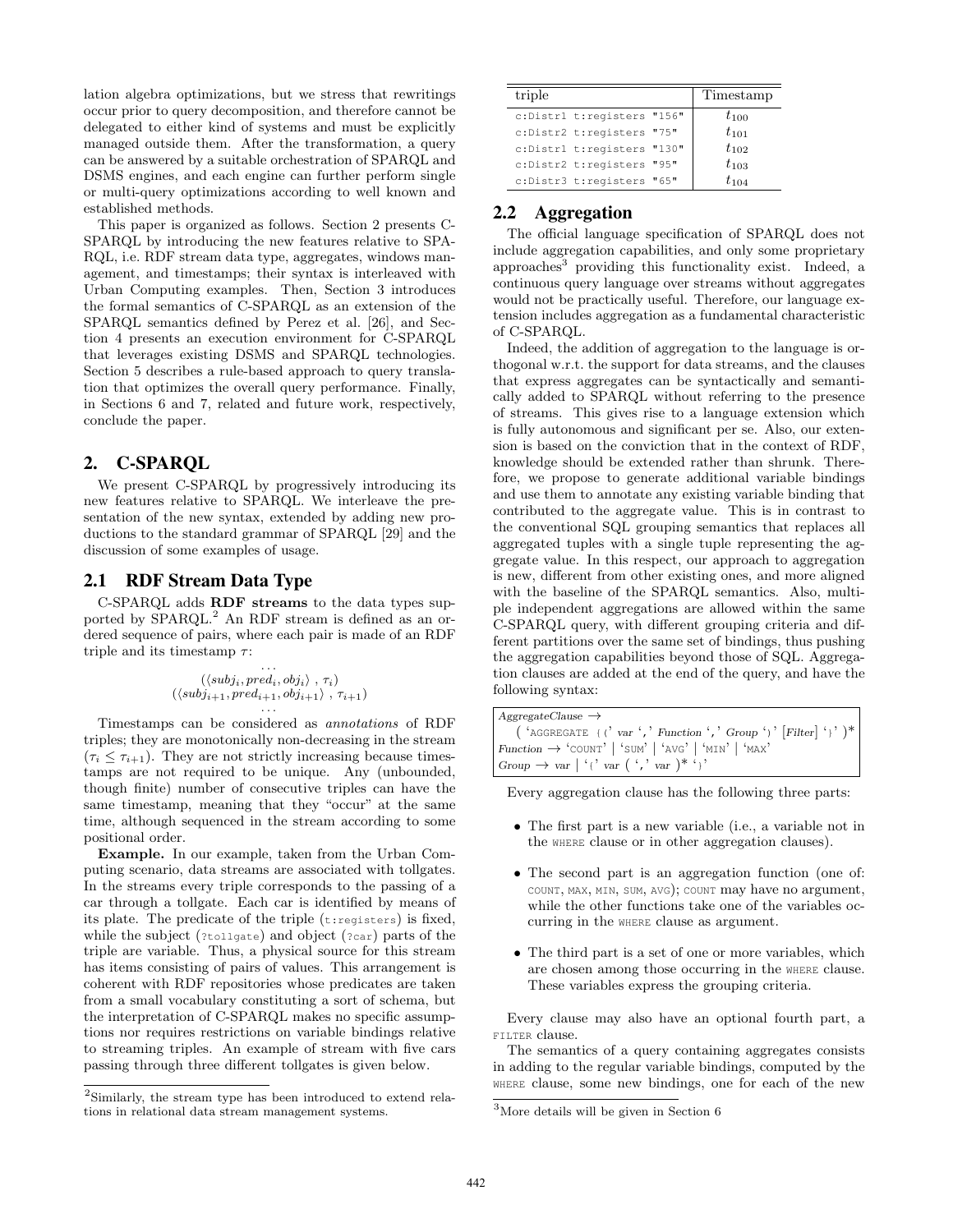variables introduced by the AGGREGATE clauses; the query result constructed in this way may be further filtered by a standard FILTER clause, which may refer to all the variables introduced in the WHERE and AGGREGATE clauses.

The evaluations of aggregate clauses are all independent from one another and take place after the computation of the bindings provided by the WHERE clause. We deliberately constrain C-SPARQL aggregates to use only the variables in the WHERE clause, and not other variables bound by other AGGREGATE clauses. This limitation is in line with the choice of keeping aggregations independent from one another: permitting a grouping clause to reference a variable bound within another grouping clause would introduce dependencies among the clauses.

Example. Given that aggregation does not depend on stream management, we show a query having aggregates but no streams. The query counts the number of sensors statically placed in the streets and returns the street and the number of sensors, filtering out those streets that have five or less sensors. The query is clearly not continuous.

```
PREFIX c: <http://linkedurbandata.org/city#>
SELECT DISTINCT ?street ?total-sensor
WHERE { ?sensor c:placedIn ?street
AGGREGATE {( ?total-sensor, COUNT, {?street} )
           FILTER (?total-sensor > 5)}
```
The query is executed as follows. First, all pairs of bindings of sensors with their street are extracted by matching the pattern in the WHERE clause against the triples in the repository. Then, the number of sensors located at each street is counted and bound to the new variable named ?total-sensor, and the resulting pairs that satisfy the filter condition are retained. Finally, distinct pairs of street and total sensors are projected.

#### 2.3 Windows

The introduction of data streams in C-SPARQL requires the ability to identify such data sources and to specify selection criteria over them.

As for identification, we assume that each data stream is associated with a distinct IRI, that is a locator of the actual data source of the stream; more specifically, the IRI represents an IP address and a port for accessing streaming data. As for selection, given that streams are intrinsically infinite, we introduce the notion of windows upon streams, whose types and characteristics are inspired by those of the windows in continuous query languages for relational streaming data, such as CQL[3].

Identification and selection are expressed in C-SPARQL by means of the FROM STREAM clause, whose syntax is as follows:

| $From StrClause \rightarrow 'FROM'$ ['NAMED'] 'STREAM' StreamIRI |  |  |  |  |
|------------------------------------------------------------------|--|--|--|--|
| $'$ [ RANGE' Window ']'                                          |  |  |  |  |
| $\rightarrow$ LogicalWindow   PhysicalWindow<br>Window           |  |  |  |  |
| $LogicalWindow \rightarrow Number TimeUnit WindowOverlap$        |  |  |  |  |
| TimeUnit $\rightarrow$ 'ms'   's'   'm'   'h'   'd'              |  |  |  |  |
| $WindowOverlap \rightarrow 'STEP' Number TimeUnit   'TUMBLING'$  |  |  |  |  |
| $PhysicalWindow \rightarrow 'IRIPLES' Number$                    |  |  |  |  |

A window extracts from the stream the last data stream elements, which are considered by the query. Such extraction can be physical (a given number of triples) or logical (all the triples which occur during a given time interval, the

number of which is variable over time).

Logical windows are *sliding* [16] when they are progressively advanced of a given STEP (i.e. a time interval that is shorter than the window's time interval); they are nonoverlapping (or TUMBLING) when they are advanced of exactly their time interval at each iteration. With tumbling windows every triple of the stream is included exactly into one window, whereas with sliding windows some triples can be included into several windows.

The optional NAMED keyword works exactly like when applied to the standard SPARQL FROM clause for tracking the provenance of triples. It binds the IRI of a stream to a variable which is later accessible through the GRAPH clause.

Example. A classic urban computing query counts the number of cars entering into the city center through all the tollgates; the query considers the last 10 minutes, while the sliding window is modified every minute.

| <b>PREFIX</b> t: <http: linkedurbandata.org="" traffic#=""></http:>                                                             |
|---------------------------------------------------------------------------------------------------------------------------------|
| SELECT DISTINCT ?tollgate ?passages<br>FROM STREAM <http: citytollgates.trdf="" streams.org=""><br/>[RANGE 10m STEP 1m]</http:> |
| <b>WHERE</b> { ?tollgate t:registers ?car . }<br>AGGREGATE { (?passages, COUNT, {?tollgate}) }                                  |

The query is executed as follows. First, all pairs of gates and cars are extracted from the current window over the stream, then the total number of cars for each gate is counted and bound to the new variable ?passages. Thus, every pair of bindings is extended with the number of passages it contributed to, and finally the bindings are projected as distinct pairs of tollgates and number of passages. The window considers all the stream triples in the last 10 minutes, and is advanced every minute. This means that at every new minute new triples enter into the window and old triples exit from the window. Note that the result of the aggregation does not change during the slide interval, therefore also the query result does not change during the slide interval. It changes instead at every slide change.

#### 2.4 Query Registration

All queries over RDF data streams are denoted as continuous queries, because they continuously produce output in the form of tables of variable bindings or RDF graphs. Each C-SPARQL query is registered through the following statement:

| $Registribution \rightarrow 'REGISTER \, QUERV' \, QuervName$ |                                                               |  |  |  |
|---------------------------------------------------------------|---------------------------------------------------------------|--|--|--|
|                                                               | $\left[$ COMPUTED EVERY' Number TimeUnit $\right]$ 'AS' Query |  |  |  |

The optional COMPUTED EVERY clause indicates the frequency at which the query should be computed. If no frequency is specified, the query is computed at a frequency that is automatically determined by the system.<sup>4</sup>

Example. Assume that a (classic, static) RDF repository stores (a) the city districts, (b) the streets of each district, and (c) the tollgates located in each street. We now show a query that combines static knowledge (from the triples in the repository) and dynamic knowledge (from the streaming

<sup>&</sup>lt;sup>4</sup>Several data stream management systems are capable of self tuning the execution frequency of registered queries. This not only applies to queries with unspecified registration frequencies, but also whenever, due to peaks of workload, the execution frequency of all queries is reduced, so as to gracefully degrade the overall performances.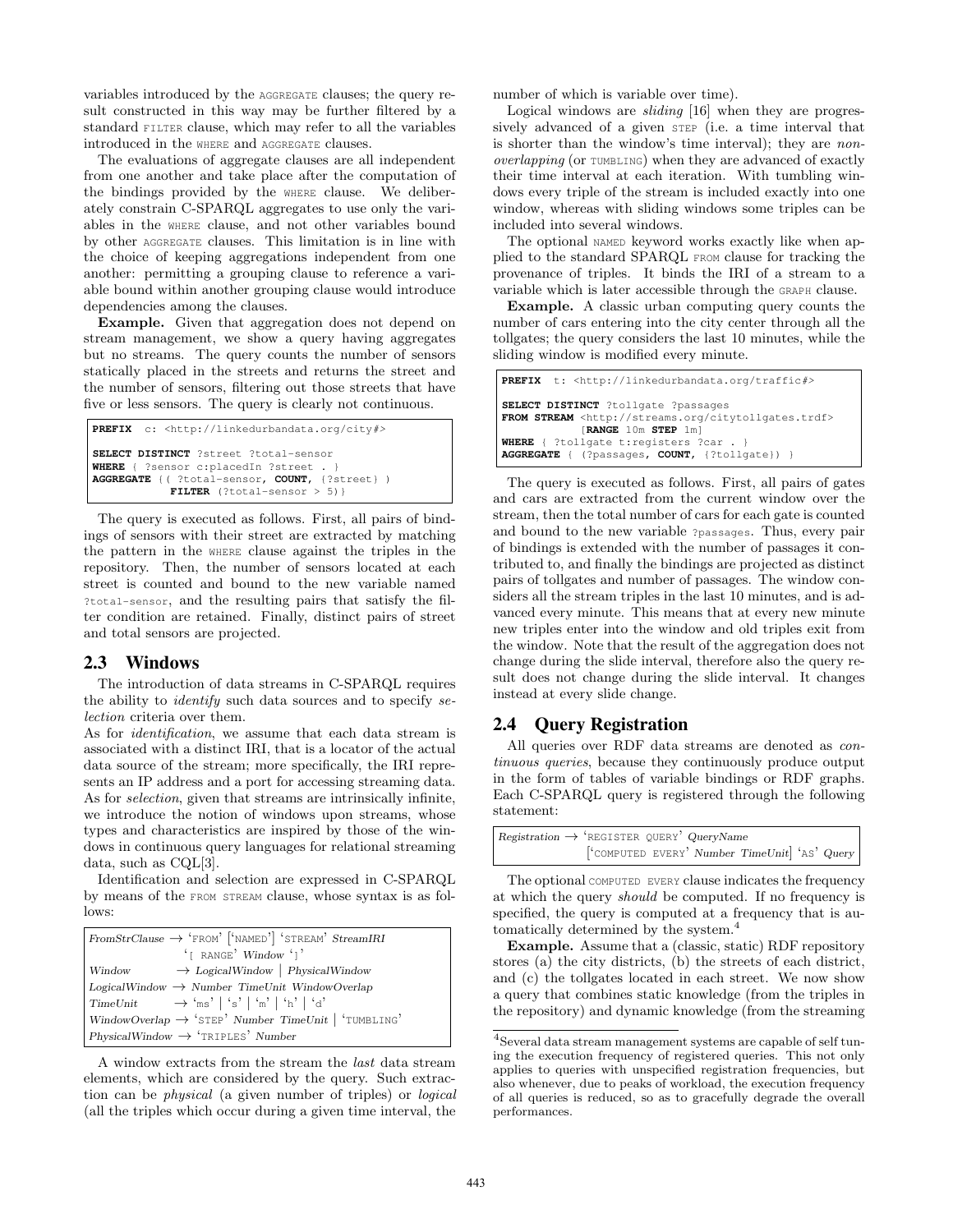triples) in order to periodically count how many cars have entered the city from each district in the last 30 minutes. In this example the window is sliding with a step of five minutes. From now on, the  $c:$  and  $t:$  prefixes will be omitted for brevity.

```
REGISTER QUERY CarsEnteringCityCenterPerDistrict
         COMPUTED EVERY 5m AS
SELECT DISTINCT ?district ?passages
FROM STREAM <http://streams.org/citytollgates.trdf>
            [RANGE 30m STEP 5m]
WHERE { ?tollgate t:registers ?car
        ?tollgate c:placedIn ?street .
        ?district c:contains ?street . }
AGGREGATE {(?passages, COUNT, {?district})}
```
The query is executed as follows. As in the previous query, all pairs of bindings of tollgates with the car they register are extracted from the current window over the stream, and joined to a graph pattern used to extract from the RDF repository the pair of bindings of tollgates with their district. Then, the number of cars registered by the tollgates in each district is counted into the new variable passages. Finally, pairs of distinct districts and passages are projected.

## 2.5 Stream Registration

The result of a C-SPARQL query can be a set of bindings, but also a new RDF stream. In order to generate a stream, the query must be registered through the following statement:

```
Registration \rightarrow 'REGISTER STREAM' QueryName['COMPUTED EVERY' Number TimeUnit] 'AS' Query
```
Only queries in the CONSTRUCT and DESCRIBE form<sup>5</sup> can be registered as generators of RDF streams, as they produce RDF triples, associated with a timestamp as an effect of the query execution.

Example. The following example shows the construction of a new RDF data stream by means of the registration of a CONSTRUCT query. We consider again the previous example, and modify it so as to generate a stream:

```
REGISTER STREAM CarsEnteringCityCenterPerDistrict
         COMPUTED EVERY 5m AS
CONSTRUCT {?district t:has-entering-cars ?passages}
FROM STREAM <http://streams.org/citytollgates.trdf>
            [RANGE 30m STEP 5m]
WHERE { ?tollgate t:registers ?car .
        ?district c:contains ?street
        ?tollgate c:placedIn ?street . }
AGGREGATE {(?passages,
             COUNT, {?district, ?tollgate, ?car})}
```
This query uses the same logical conditions as the previous one, but constructs the output in the format of a stream of RDF triples. Every query execution may produce from a minimum of one triple to a maximum of an entire graph, but the timestamp is always dependent on the query execution time only. Thus, in the former case, a different timestamp is assigned to every triple, while in the latter case the same timestamp is assigned to all the triples of a graph. In both cases timestamps are system-generated in monotonic nondecreasing order. Results of two evaluations of the previous query are presented in the table below.

| triple                               |              | Timestamp |
|--------------------------------------|--------------|-----------|
| c: Distr1 t: has-entering-cars "100" |              | $t_{400}$ |
| c: Distr2 t: has-entering-cars "75"  |              | $t_{400}$ |
| c: Distr1 t: has-entering-cars "130" |              | $t_{401}$ |
| c:Distr2 t:has-entering-cars         | <b>"</b> 95" | $t_{401}$ |
| c:Distr3 t:has-entering-cars "65"    |              | $t_{A01}$ |

The first evaluation occurs at  $t_{400}$ . Suppose that only data from two sources (i.e., c:Distr1 and c:Distr2) are present in the window. Then, the evaluation generates two triples with the same timestamp (i.e.,  $t_{400}$ ).

The second evaluation occurs at  $t_{401}$ . Suppose that part of the data elaborated by the previous query are still in the window and that new data related to uc:Distr3 entered in the window. Then, the evaluation produces 3 triples; all of them have the same new timestamp  $t_{401}$ .

## 2.6 Multiple Streams

C-SPARQL queries can combine triples from more than one RDF stream, as shown in the next example.

Example. We now consider, in addition to tollgates, the presence of cameras as a second means of traffic control, placed on top of cross lights. Data from cameras flow within a second stream. We then consider a query in which cars seen by cameras or passing through tollgates are summed up, in order to return all the streets which have been full for more than 80% of their capacity in the last 5 minutes.

```
REGISTER QUERY FullStreets AS
SELECT ?street ?passages
FROM STREAM <http://streams.org/citytollgates.trdf>
              [RANGE 5m TUMBLING]
FROM STREAM <http://streams.org/citycameras.trdf>
             [RANGE 5m TUMBLING]
WHERE {
  ?street c:hasCapacity ?capacity .
  {
  GRAPH <http://streams.org/citytollgates.trdf> {
    ?tollgate t:registers ?car .
    ?tollgate c:placedIn ?street
  }
  UNION
  {
  GRAPH <http://streams.org/citycameras.trdf> {<br>?camera t:registers ?car .
    ?camera t:registers ?car .<br>?camera c:placedAt ?light
               c:placedAt ?light
    ?light c:crossing ?street . }
  }
}
AGGREGATE { ( ?passages, COUNT, {?street} )
           FILTER ( ?passages > (0.8 \times ?\text{capacity}) }
```
The query is executed as follows. Pairs of bindings of tollgates and cars are extracted from the first graph, using a window over the tollgate stream, and from the second graph, using a window over the control camera stream. Also, the capacity of each street is extracted from the RDF static repository. The bindings are combined following the semantics of the UNION patter evaluation in SPARQL, and the new variable ?passages can count the cars registered by the tollgates and the cameras. Finally the streets that satisfy the filter predicate are selected, and distinct pairs of street and passages are projected.

 $5$ There are four query forms in SPARQL, different in the first clause: SELECT returns variables bound in a query pattern match. CONSTRUCT returns an RDF graph constructed by substituting variables in a set of triple templates. ASK returns a boolean indicating whether a query pattern matches or not. DESCRIBE returns an RDF graph that describes the resources found. Please refer to [28] for further explanations.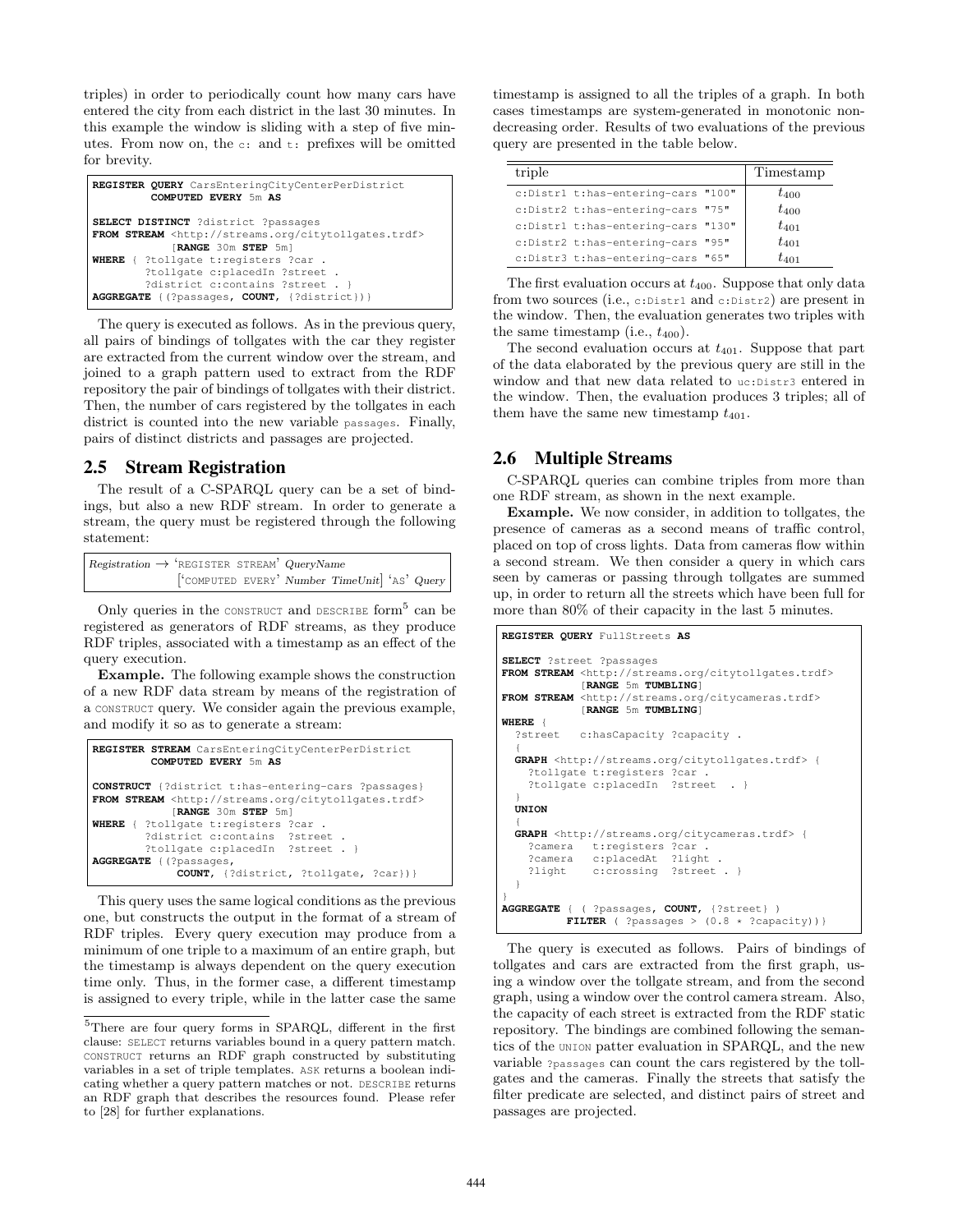#### 2.7 Timestamp Function

The timestamp of a stream element can be retrieved and bound to a variable using a timestamp function. The timestamp function has two arguments.

- The first is the name of a variable, introduced in the WHERE clause and bound by pattern matching with an RDF triple of that stream.
- The second (optional) is the URI of a stream, that can be obtained through SPARQL GRAPH clause.

The function returns the timestamp of the RDF stream element producing the binding. If the variable is not bound, the function is undefined, and any comparison involving its evaluation has a non-determined behavior. If the variable gets bound multiple times, the function returns the most recent timestamp value relative to the query evaluation time.

Example. In order to exemplify the use of timestamps within queries, we now show a variant of the previous example. Now the goal is to detect all cars turning from one street (Palm Street) into another (Oak Avenue), by means of two cameras that are installed on the same traffic light. The query in C-SPARQL is the following:

| REGISTER STREAM AllCarsTurningFromPalmIntoOak<br><b>COMPUTED EVERY 1m AS</b> |  |  |  |  |  |
|------------------------------------------------------------------------------|--|--|--|--|--|
| SELECT DISTINCT ?car1                                                        |  |  |  |  |  |
| FROM STREAM <http: citycameras.trdf="" streams.org=""></http:>               |  |  |  |  |  |
| <b>FRANGE 5m STEP 1ml</b>                                                    |  |  |  |  |  |
| <b>WHERE</b> { ?cameral c:monitors c:Oak-Avenue .                            |  |  |  |  |  |
| ?camera2 c:monitors c:Palm-Street.                                           |  |  |  |  |  |
| ?cameral c: placedAt ?tr_light .                                             |  |  |  |  |  |
| ?camera2 c: placedAt ?tr light .                                             |  |  |  |  |  |
| ?cameral t: registers ?carl .                                                |  |  |  |  |  |
| ?camera2 t: registers ?car2 .                                                |  |  |  |  |  |
| <b>FILTER</b> ( timestamp (?car1) > timestamp (?car2)                        |  |  |  |  |  |
| $&$ ?carl = ?car2 ) }                                                        |  |  |  |  |  |

Note that we use the two different variables (?car1 and ?car2) to refer to the same car, as stated in the FILTER clause. This is done in order to extract the two different timestamps and check that the car is first seen by ?camera1 and then by ?camera2. In this way, we only match cars that are actually turning in the specified direction, and not the other way round.

# 3. FORMAL SEMANTICS OF C-SPARQL

This section provides the formal semantics of C-SPARQL. In order to do this, we build on the work of Pérez et al. [26], and extend it with the formalization of aggregates, windows and the timestamp function. We address the reader to [26] for all the details and summarize here, for the sake of readability, the basic aspects of their formalization.

The semantics of a C-SPARQL query is formalized via the concept of mapping. We denote as  $I, B, L, V$  respectively the domains of IRIs, blank nodes, literals, and variables which are all disjoint. We also define  $T = (I \cup B \cup L)$ . A mapping  $\mu$  is a partial function  $\mu: V \to T$  which computes the bindings for all the variables of a query. This computation occurs when the *graph pattern* (denoted as  $P$ ) in the query is matched against an RDF dataset  $(D)$ . P is a set of triple patterns  $t = (s, p, o)$  such that  $s, p, o \in (V \cup T)$ . We then define  $dom(\mu)$  as the subset of V where  $\mu$  is defined (i.e., the domain of  $\mu$ ), and  $deg(\mu)$  as the cardinality of  $dom(\mu)$ .

Two mappings  $\mu'$  and  $\mu''$  are said to be *compatible* if  $\forall x \in$  $dom(\mu') \cap dom(\mu'')$ , then  $\mu'(x) = \mu''(x)$ .

Let  $\Omega_1$  and  $\Omega_2$  be sets of mappings. Then the basic operators for the composition of mappings are:

$$
\Omega_1 \bowtie \Omega_2 = \{ \mu_1 \cup \mu_2 \mid \mu_1 \in \Omega_1, \mu_2 \in \Omega_2 \text{ are compatible } \}
$$

 $\Omega_1 \cup \Omega_2 = \{ \mu \mid \mu \in \Omega_1 \text{ or } \mu \in \Omega_2 \}$ 

 $\Omega_1 \setminus \Omega_2 = \{ \mu \in \Omega_1 | \forall \mu' \in \Omega_2, \mu \text{ and } \mu' \text{ are not compatible } \}$ 

The left outer-join is a derived operator:

 $\Omega_1 \boxtimes \Omega_2 = (\Omega_1 \boxtimes \Omega_2) \cup (\Omega_1 \setminus \Omega_2)$ 

The evaluation of a graph pattern  $P$  over a dataset  $D$ , is compactly as  $[|P|]_D$ , and is defined recursively, as follows:

- 1.  $[[t]]_D = \{ \mu \mid dom(\mu) = var(t) \land \mu(t) \in D \}$ , where t is a triple pattern and  $var(t)$  is the set of variables occurring in t.
- 2.  $[[ (P_1 \text{ AND } P_2)]]_D = [[P_1]]_D \bowtie [[P_2]]_D$
- 3.  $[|(P_1 \text{ OPT } P_2)||_D = |[P_1||_D \boxtimes |[P_2||_D]$
- 4.  $[[ (P_1 \text{ UNION } P_2)]]_D = [[P_1]]_D \cup [[P_2]]_D$

## 3.1 Aggregates

We start by extending the binary operators (UNION, AND, OPT, and FILTER) with the new operator AGG (short for AGGREGATE). An *aggregation pattern* is denoted as  $A(v, f, p, G)$ , where  $v$  is the name of the new variable,  $f$  is the name of the aggregation function to be evaluated,  $p$  is the parameter of  $f$ , and  $G$  is the set of the grouping variables. We extend the evaluation of  $[[P]]_D$  by adding a fifth rule to the above definition to deal with aggregation patterns:

5.  $[[(P \text{ AGG } A)]]_D = [[P]]_D \mathbb{M}[[A]]_D$ , where P is a standard graph pattern and  $A(v_a, f_a, p_a, G_a)$  is an aggregation pattern.

The evaluation of  $[[A]]_D$  is defined by a mapping  $\mu_a: V \to T$ , where  $dom(\mu_a) = v_a \cup G_a$ ; also,  $deg(\mu_a) =$  $deg(G_a) + deg(v_a) = deg(G_a) + 1$ . This extension fully conforms to the notion of compatibility between mappings. Indeed,  $v_a \notin dom(P)$  and, therefore, calling  $\mu_p$  the mapping that evaluates  $[[P]]_D$ ,  $\mu_p$  and  $\mu_a$  are compatible.

The result of the evaluation of  $\mu$  produces a table of bindings, having one column for each variable  $v \in dom(\mu)$ . We can refer to a specific row in this table as  $\mu_{(i)}$ , and to a specific column as  $\mu[v]$ . The *i*-th binding of *v* is therefore  $\mu_{(i)}[v].$ 

The values to be bound to variable  $v_a$  are computed as  $\forall i \in [1, deg(\mu)], \mu_{(i)}[v_a] = f_a(p_a, \mu[G_a])$ 

where  $f(p_a, \mu[G_a])$  is the evaluation of the function  $f_a \in$ (SUM, COUNT, AVG, MAX, MIN) with parameters  $p_a$  over the groups of values in  $\mu[G_a]$ . The set of groups of values in  $\mu[G_a]$  is made of all the distinct tuples  $\mu_{(i)}[G_a]$ , i.e., the subset of the mapping  $\mu[G_a]$  without duplicate rows.

#### 3.2 Windows

We define an *RDF stream* as  $R = \{(\langle subj, pred, obj \rangle, \tau) |$  $\langle subj, pred, obj \rangle \in ((I \cup B) \times I \times (I \cup B \cup L)), \tau \in \mathbb{T} \rangle$  where T is the infinite set of timestamps. Note that triple patterns are enclosed in round brackets while triples are enclosed in angular brackets.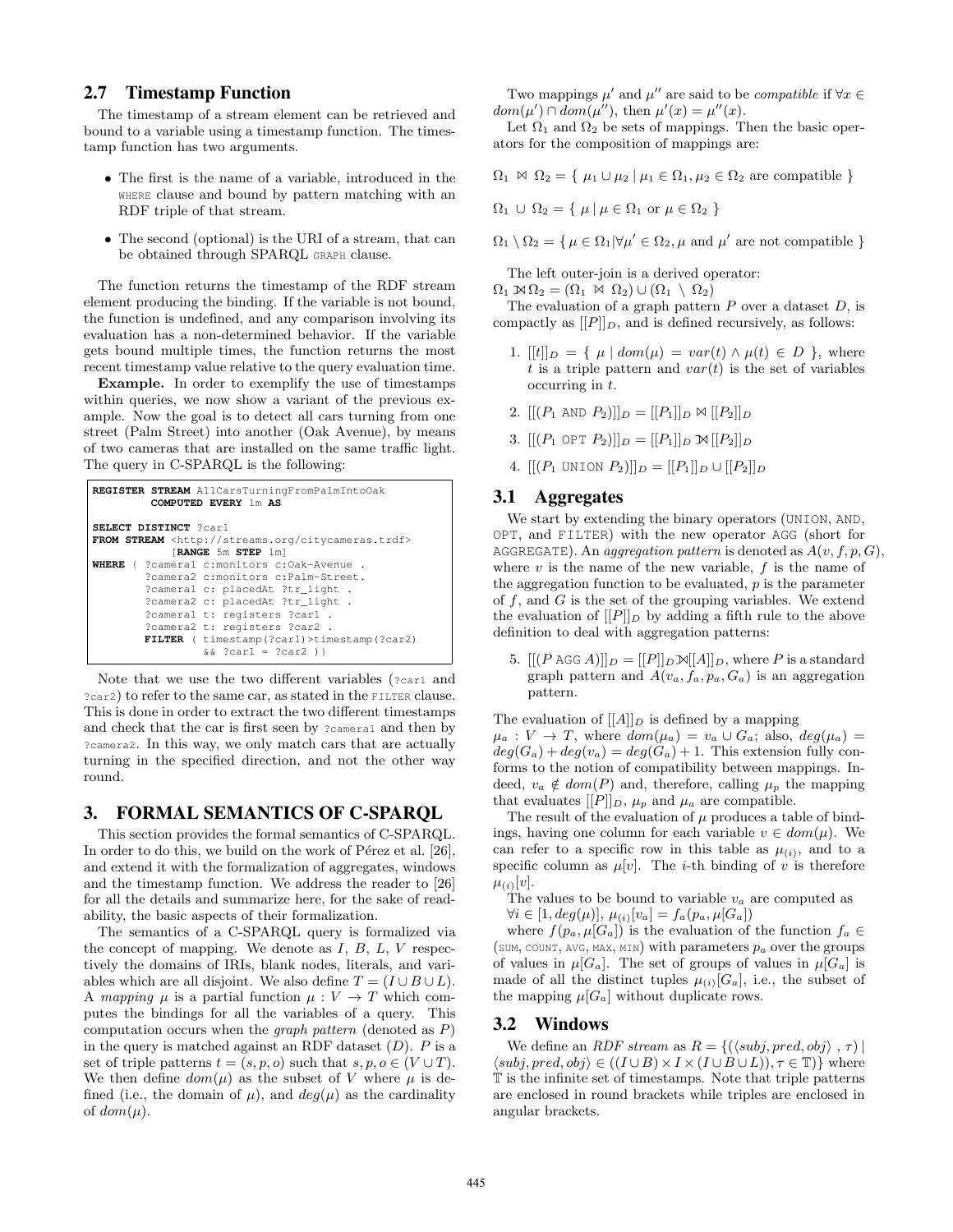| Operator    | <b>Meaning and Properties</b>               |  |  |  |
|-------------|---------------------------------------------|--|--|--|
| Stream      | Accesses an RDF Stream identified by its    |  |  |  |
|             | IRI.                                        |  |  |  |
| Window      | Breaks down an RDF Stream using a win-      |  |  |  |
|             | dow $\omega$ and returns an RDF graph.      |  |  |  |
| Aggregation | Based on an input set of variable bind-     |  |  |  |
|             | ings, computes the aggregate values given   |  |  |  |
|             | by $A(v, f, p, G)$ .                        |  |  |  |
| Filter      | Based on an input set of variable bindings, |  |  |  |
|             | filters out the bindings that do not match  |  |  |  |
|             | the filtering condition $R$ .               |  |  |  |

Table 1: Additional SQGM operator types

A logical window is defined as:

 $\omega_l(R, t_i, t_f) = \{ (\langle s, p, o \rangle, \tau) \in R \mid t_i < \tau \leq t_f \}$ 

Let  $c(R, t_i, t_f)$  be a function which counts the items in R which have timestamp in the range  $(t_i, t_f)$ .

 $c(R, t_i, t_f) = |\{ (\langle s, p, o \rangle, \tau) \in R \mid t_i < \tau \leq t_f \}|$ 

A physical window is defined as:

 $\omega_p(R,n) = \{ (\langle s, p, o \rangle, \tau) \in \omega_l(R, t_i, t_f) \mid c(R, t_i, t_f) = n \}$ 

A window  $\omega$  can be *sliding*, with *range*  $\rho$  and *step*  $\sigma$ . For logical windows,  $\rho$  and  $\sigma$  take the form of a time interval. Logical windows (a) contain the most recent triples in a time interval of length  $\rho$ ; and (b) are evaluated with frequency  $1/\sigma$ . For physical windows,  $\rho$  and  $\sigma$  are integers. Physical windows (a) contain the last  $\rho$  triples; and (b) are evaluated whenever  $\sigma$  new triples arrive in the stream. A window is said to be as tumbling with range  $\rho$  if it is sliding with range  $\rho$  and step  $\sigma = \rho$ .

#### 3.3 Timestamp Function

A variable  $v$  can occur multiple times in a graph pattern P. When  $P$  is matched against  $D$ ,  $v$  gets as many bindings as are its occurrences in  $P$ . Some of these bindings may derive from static data, others from streaming data. Each of the bindings coming from the stream  $R$  is characterized by the timestamp of the triple that matches one of the triple patterns  $t \in P$  such that  $v \in dom(t)$ . We denote the set of timestamps associated with a variable by a triple pattern  $t$ as  $TS_{set}(v, t)$  and the set of all timestamps associated with the variable by a graph pattern  ${\cal P}$  as

 $TS_{set}(v, P) = \{\tau \mid t \in P \land v \in dom(t) \land \tau \in TS_{set}(v, t)\}\$ 

We can now define the timestamp function

 $ts(v, P) = max(TS_{set}(v, P))$ 

which returns the *highest* timestamp associated with  $v$ among all bindings of  $v$  in  $P$ . The timestamp function returns a value only if v has been matched at least once over a triple  $\langle s, p, o \rangle \in R$ ,  $\perp$  otherwise.

#### 3.4 Visual Representation

The operational semantics presented in this section is the basis for the visual query representation which is called the Operator Graph or O-Graph since its nodes correspond to operators. O-Graphs are used for both query evaluation and optimization and are, thus, the basis for Sections 4 and 5, respectively.

The definition of O-Graphs is based on the SPARQL Query Graph Model (SQGM) [20] which in turn is based on the Query Graph Model (QGM) [27]. A SQGM is a directed labeled graph with vertices representing operators and edges capturing the flow of data. In contrast to SQGM, however,



Figure 1: O-Graph of the example query

that uses a proprietary notation to describe operators, we propose to use in the nodes the extended formal semantics of Pérez et al. [26] introduced in Section 3.

In order for SQGM to serve as a representation for all C-SPARQL queries, the set of operator types defined in [20] is extended with the additional operators given in Table 1. We also propose to represent the SPARQL filter clause as a node on its own instead of as an attribute of the graph pattern operator node as suggested in [20]. This modification of SQGM is necessary because filter clauses can also be used in C-SPARQL within the AGGREGATE clause, which is independent of the WHERE clause.

To illustrate the construction of O-Graphs, we use an example query computing the daily sum of all transactions of at least 10 Euros done by Swiss brokers. In C-SPARQL:

```
REGISTER QUERY TotalAmountPerDayAndBroker AS
PREFIX b: <http://brokerscentral.org/accounts#>
PREFIX x: <http://stockexchange.org/exchanges#>
SELECT DISTINCT ?broker ?total
FROM <http://brokerscentral.org/brokers.rdf>
FROM STREAM <http://stockexchange.org/market.trdf>
            [RANGE 24h TUMBLING]
WHERE { ?broker b:is_from ?country .
        ?broker x:does ?tx .
        ?tx x:with ?amount .
       FILTER (?country = 'CH' && ?amount >= 10)
      }
AGGREGATE { (?total, SUM(?amount), ?broker) }
```
The O-Graph corresponding to the example query is shown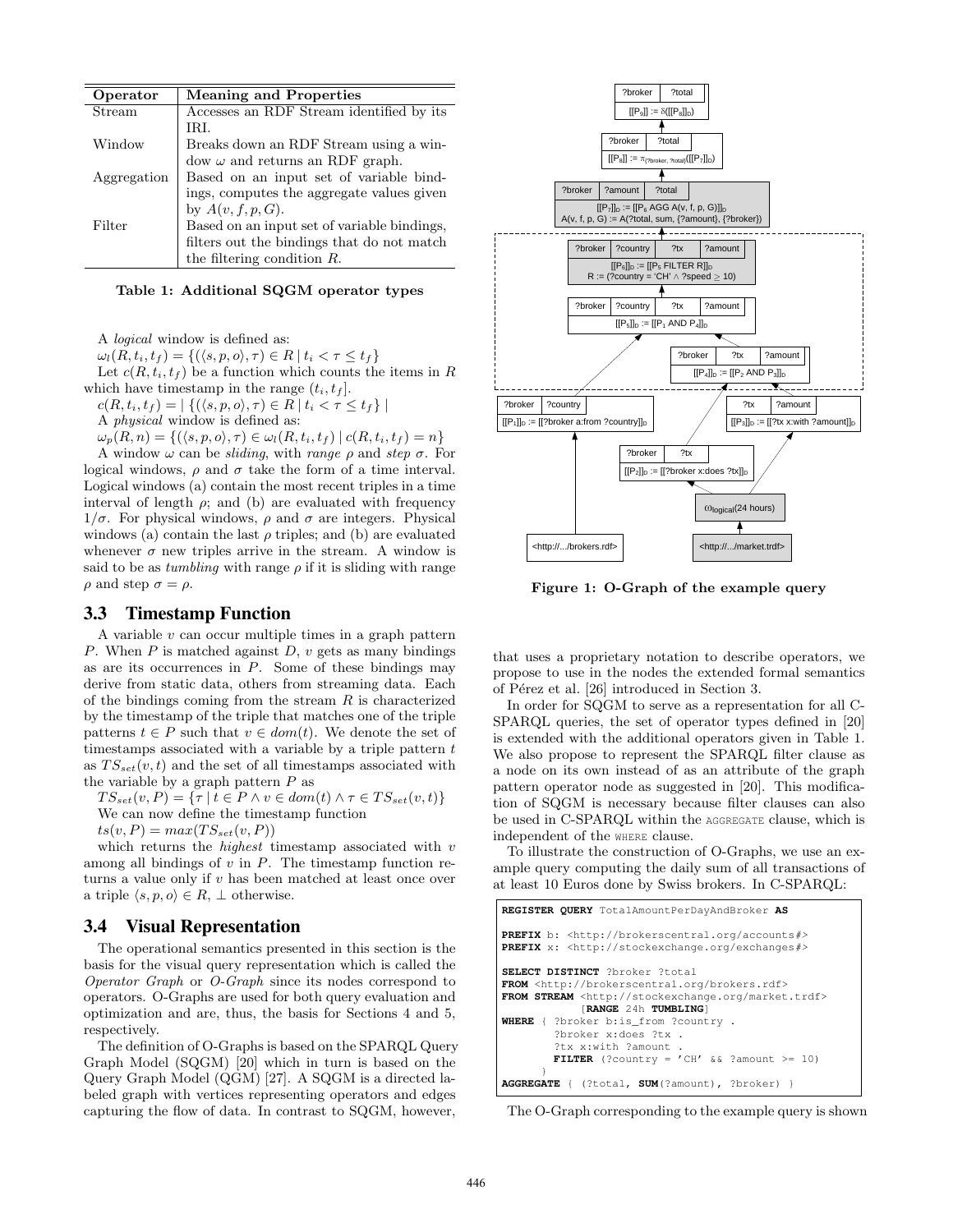in Figure  $1^6$ . Since it is out of the scope of this paper to present the algorithm translating queries into O-Graphs, we refer the reader to [20] and limit the discussion to the issues specific to C-SPARQL. In the figure, the nodes introduced to support C-SPARQL are shaded in gray. The FROM STREAM clause of the example query is represented in the O-Graph as a stream operator followed by a window operator, as shown in the lower right-hand corner of the figure. The FILTER clause translates to a filter operator, whereas the AGGREGATE clause is represented by an aggregation operator.

# 4. EXECUTION ENVIRONMENT

An important contribution of this paper is the execution framework that we propose for C-SPARQL. With more than a decade of experience, there are highly optimized solutions for processing continuous queries over relational streams. Taking this into account, our approach is based on a plug-in architecture that leverages existing technology. Given that currently available stream sources do not manage RDF data streams—but rather relational streams we investigated how the requirements of C-SPARQL can be covered with relational technologies, such as STREAM [2], Aurora/Borealis [1] and Stream Mill [5]. The experiments discussed in this paper were conducted with STREAM.

Figure 2 shows the architecture of the proposed framework which relies entirely on existing technologies. Whereas the SPARQL reasoner plug-in is used to evaluate the static part of the query, an existing relational data stream management system to evaluate both streams and aggregates. Note that this approach is only feasible, if aggregations can be performed by the DSMS. A parser parses the C-SPARQL query and hands it over to the orchestrator. The orchestrator is the central component of our approach and translates the query in a static and dynamic part. The static query is used to extract the static knowledge from the reasoner, while the dynamic query is registered in the DSMS. Note that this process is executed only once when a C-SPARQL query is registered as the continuous evaluation is handled consequently by the DSMS.<sup>7</sup>



Figure 2: Architecture overview

When translating C-SPARQL queries into SPARQL and CQL, the orchestrator relies on the information captured by



Figure 3: D-Graph of the example query

the so-called Denotational Graph or D-Graph to distinguish static from streaming knowledge. The D-Graph is defined as a view on the O-Graph and is constructed using the following algorithm based on the formalism used in [26].

- 1. Each variable  $v \in V$ , IRI  $i \in I$  or literal  $l \in L$  used in operator nodes of the O-Graph is a vertex of the D-Graph.
- 2. Each triple pattern  $(s, p, o)$  occurring in graph pattern operator nodes is represented as two directed edges  $(s, p)$  and  $(p, o)$  connecting the vertices of the graph.
- 3. Assuming conjunctive semantics, each filtering condition (generically referred to as  $R$  in the O-Graphs) appearing in a filter operator node is represented in the D-Graph as annotations on the corresponding vertices.
- 4. Each aggregation operator node of the O-Graph is represented as a "hyper-node" in the D-Graph containing another hyper-node for the group  $G$  that is linked to the aggregation function  $f$ . The aggregation function in turn is linked to the node representing the parameter p. Finally, the aggregation function is bound to the variable node v.
- 5. Any variable names occurring in a projection operator node of the O-Graph are represented in the D-Graph by filling the corresponding vertices.
- 6. Graph and stream operator nodes in the O-Graph are represented as dashed rectangles in the O-Graph, grouping the vertices that emerge from each source.

The D-Graph obtained by applying this algorithm to the O-Graph shown in Figure 1 is given in Figure 3.

Rather than a formal definition of transformations, we prefer to provide their description using the example given in Section 3.4. However, the method generalizes to arbitrary C-SPARQL queries, based on the partitioning of the graph into static and streaming nodes. An overview of this general query evaluation process given in Figure 4.

Referring back to the example of the previous section, the following query corresponds to the graph operator and graph pattern operator nodes located in the lower left branch of the O-Graph in Figure 1:

```
PREFIX b: <http://brokerscentral.org/accounts#>
SELECT DISTINCT ?broker ?country
FROM <http://brokerscentral.org/brokers.rdf>
```

```
WHERE { ?broker b:is_from ?country }
```
 $^6\mathrm{The}$  purpose of the dashed box in the middle of the O-Graph of Figure 1 will be explained in Section 5.

<sup>7</sup>Due to space limitations, we omit the discussion of updates to the static knowledge base of the reasoner.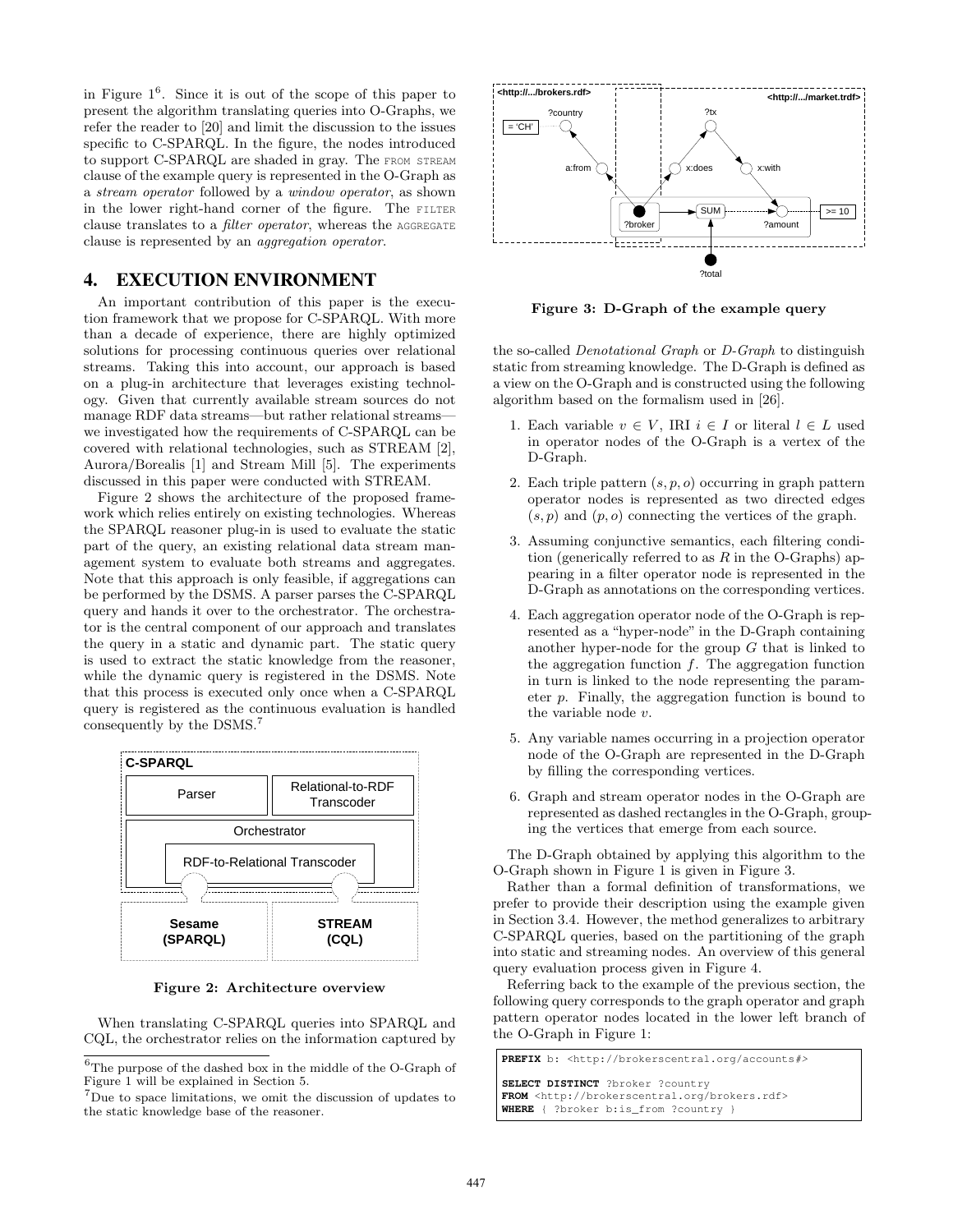

Figure 4: Query evaluation process

The variables bindings returned by this query are then translated into a relation and materialized within the DSMS. The statements required to do so are:



Next, we will discuss the rewriting used to transform C-SPARQL queries into CQL queries. Again, the D-Graph is used to map the the RDF graph patterns to the schema of the underlying relational stream. For our example, we assume that this schema is given by:

market.trdf (broker: integer, tx: integer, amount: integer)

Then the following CQL statement corresponds to the streaming part of the example C-SPARQL query represented by the nodes in the lower right branch of the O-Graph. Note that the stream operator and window operator nodes of the O-Graph map to CQL features rather nicely, and therefore this translation is straightforward.

|          | <b>CREATE VIEW</b> streaming AS                                     |  |  |  |
|----------|---------------------------------------------------------------------|--|--|--|
| SELECT * |                                                                     |  |  |  |
|          | FROM <http: market.trdf="" stockexchange.org=""> [24 hours]</http:> |  |  |  |

As a next step, the join operator node of the O-Graph that combines the static and the streaming knowledge of the query has to be evaluated. To do so, we create a comprehensive view that corresponds to the bindings of the WHERE clause. At the same time, we use the view comprehensive to also evaluate the filter operator node following the join operator node in the O-Graph. The SPARQL FILTER clauses are computed by translating them into SQL/CQL WHERE clauses.

| CREATE VIEW comprehensive AS                          |
|-------------------------------------------------------|
| <b>SELECT</b> s.broker AS broker, country, tx, amount |
| <b>FROM</b> static s, streaming                       |
| <b>WHERE</b> s.broker = streaming.broker $\&\&$       |
| country = $\text{CH}'$ & amount >= 10                 |

The last step of the query evaluation is the computation of the aggregations specified in the C-SPARQL query. In C-SPARQL, the semantics of aggregation is different than in SQL and, incidentally, also CQL. Therefore, C-SPARQL AGGREGATE clauses cannot be directly translated into an SQL aggregation function together with a GROUP BY statement. The main difference between C-SPARQL and SQL is that in C-SPARQL, aggregation does not reduce the cardinality of the result set, whereas the SQL/CQL GROUP BY operation has this characteristic.However, the desired behavior can easily be emulated in CQL by computing the aggregation in a separate view and then using an outer join to "add a column" with the aggregated values to the comprehensive relation given above. The following two SQL/CQL statements evaluate the aggregation operator node of the example O-Graph according to these semantics.

| <b>CREATE VIEW</b> arregation1 AS                                |
|------------------------------------------------------------------|
| SELECT broker, SUM (amount) AS total                             |
| FROM filtered                                                    |
| GROUP BY broker                                                  |
| <b>CREATE VIEW</b> result AS<br>SELECT *<br>FROM comprehensive c |
| LEFT OUTER JOIN aggregation1 a1<br>ON c.broker = $a1.broker$     |

The last two nodes of the O-Graph—the select result operator<sup>8</sup> and solution modifier operator nodes following the aggregation operator node—are evaluated by a final query consisting simply of a projection over the variables broker and total from the view result. If the query is registered at the STREAM/CQL environment, its continuous output is then produced.

# 5. OPTIMIZATIONS AND EVALUATION

Several transformations can be applied to the O-Graph, some recalling well known results from classical relational

<sup>8</sup>The name of this node is based on [20]. We would prefer "projection operator node".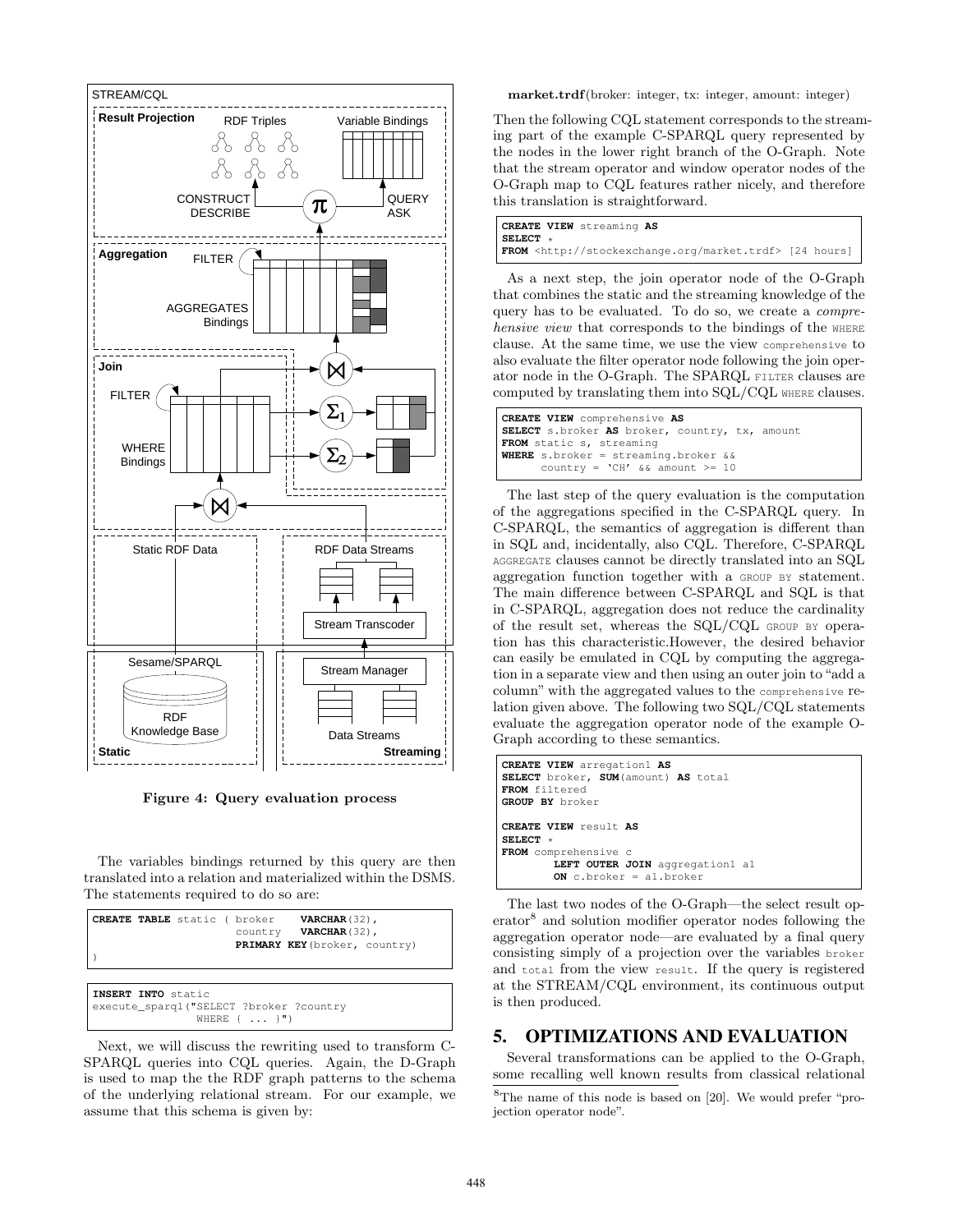

Figure 5: Application of the MergeJoinedGPOs transformation rule

optimization [31] and some being more specific to the domain of streams. More specifically, we first address the push of FILTERs and projections, analogous to those of the relational algebra, and then address the push of aggregates.

For C-SPARQL we have identified the following types of transformations:

#### 5.1 Push of filters and projections

For the sake of briefness, we address the reader to [31] for a complete description of the rewriting rules that push selections and projections as near to the data sources as possible. In our data model duplicates are allowed, and therefore projections can be pushed with no restrictions.

We now exemplify such transformations on the query discussed in Section 3.4. For readability, we collapse the conjunction of several patterns into one node, thus applying the MergeJoinedGPOs transfomation rule, as defined in [20] and shown in Figure 5. The optimized version of the O-Graph of Figure 1 is shown in Figure 6, limited to the part in the dashed box. Two new projection blocks have been introduced right above the topmost occurrences of the variables that have been projected away (namely ?broker and ?tx). The two FILTER conditions have been pushed down to the first occurrences of the variables they apply to (?amount and ?country). In the Figure, the only filtering block of the non-optimized version has been split into two blocks, also represented in gray in the optimized version. Note that one filter applies to static knowledge while the other one applies to streaming data.



Figure 6: Optimized O-Graph of the example query

We have run experiments in order to evaluate the effect of

pushing the FILTERs on the respective data sources, the results of which are shown in Figure 7. On both experiments, which respectively stress the size of the window and the size of the data set, the gain from the transformations is perceivable, and their effects sum up independently. At first glance these results may be surprising, as one could think that a relational engine should be able to perform push optimization by itself. However there is one peculiar aspect in the way in which the query is rewritten. The transformation occurs in C-SPARQL and depends on the distinction between static and streaming data. The ad-hoc architecture we designed is capable of applying algebraic transformations directly on the C-SPARQL query and then decompose it, so as to take advantage of the natural distribution of data.



Figure 7: Performance results of pushing filters

#### 5.2 Push of aggregates

Aggregate functions within a query, are all independent one from another and can be separated into orthogonal groups w.r.t. the streams they refer to (aggregates such that the union of the grouping variables and the argument of aggregation belongs exactly to one subset of the query streams). Aggregates can then be further classified as:

1. totally distributable: an aggregate such that the argument of aggregation and all the grouping variables belong to one or more streams, but each possible binding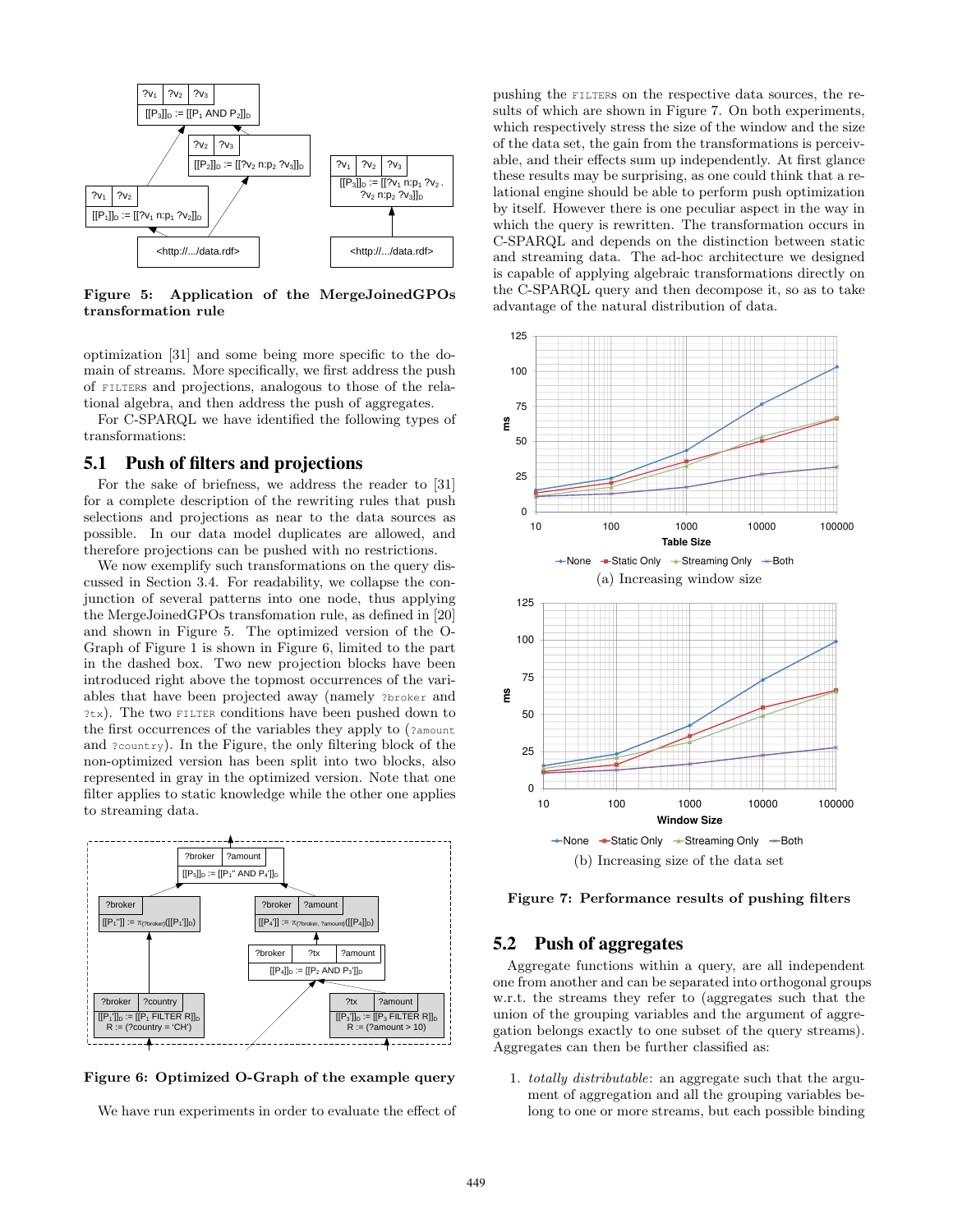value for the grouping variables belongs exactly to one stream. Then, the functions are distributed to streams and the query returns the union of their results. An example is the sum of amounts of transactions, grouped by sellers in each market, when each stream is associated with one market.

- 2. partially distributable: an aggregate such that the argument of the aggregation and only a subset of the grouping variables belong to one or more streams, and there exists a distributed computation of the aggregate function over the streams in the sense of [8] over fragments of relations. An example is the computation of sum of amounts of transactions grouped by seller, over all markets, when each stream is still associated with one market. In such case, each stream only provides a partial sum by seller and market, and then the sum of the sums—over all markets—yields to the sum of amounts for each seller.
- 3. not distributable: an aggregate such that neither of the above cases holds. An example is the count of distinct amounts of the various transactions.

An example of a query in class 1 follows, while its initial and optimized O-Graphs are in Figure 8.



Distributing the computation of aggregates over streams always yields to an increase of performance and therefore should be performed when possible. Moreover, the gain is high when the DISTINCT modifier is specified in SELECT clause, because it can be applied to intermediate results coming from the computation of aggregates over each stream.

#### 6. RELATED WORK

This section illustrates previous work on the SPARQL language and then on data streams.

#### 6.1 SPARQL

The most authoritative source about the syntax and semantics of the SPARQL language is the W3C recommendation [28].

Cyganiak [11] presents a relational model of SPARQL. The author uses relational algebra operators (join, left outer join, projection, selection, etc.) to model the SPARQL SELECT clauses. A translation system between SPARQL and SQL is outlined. The system extensively resorts to the use of COALESCE and IS NULL in order to express some SPARQL features. Harris [19] presents an implementation of SPA-RQL queries over a relational database engine. The use of relational algebra operators is similar to that of [11].



(b) After pushing aggregates towards streams

#### Figure 8: O-Graphs of the second example query

In [17], Gutierrez et al. discuss the semantics and the computational complexity of a conjunctive query language for RDF with basic patterns, which is a formal and unambiguous basis for defining the semantics of SPARQL queries evaluation. In [26], Perez et al. consider simple RDF graphs (without special semantics for literals) and a simplified version of filters; these assumptions allow them to provide a compositional semantics, to prove that there is a normal form in which, under certain constraints over variable bindings, a wide range of queries can be expressed, to fix some complexity bounds, and to discuss optimization opportunities. Haase et al. [18] present a comparison of functionalities of pre-SPARQL query languages, many of which gave inspirations to the definition of SPARQL.

A previous attempt to extend SPARQL to support data streams has been presented by Bolles et al. [7]. Their paper represents an antecedent of our work as it introduces a syntax for the specification of logical and physical windows in SPARQL queries by means of local grammar extensions.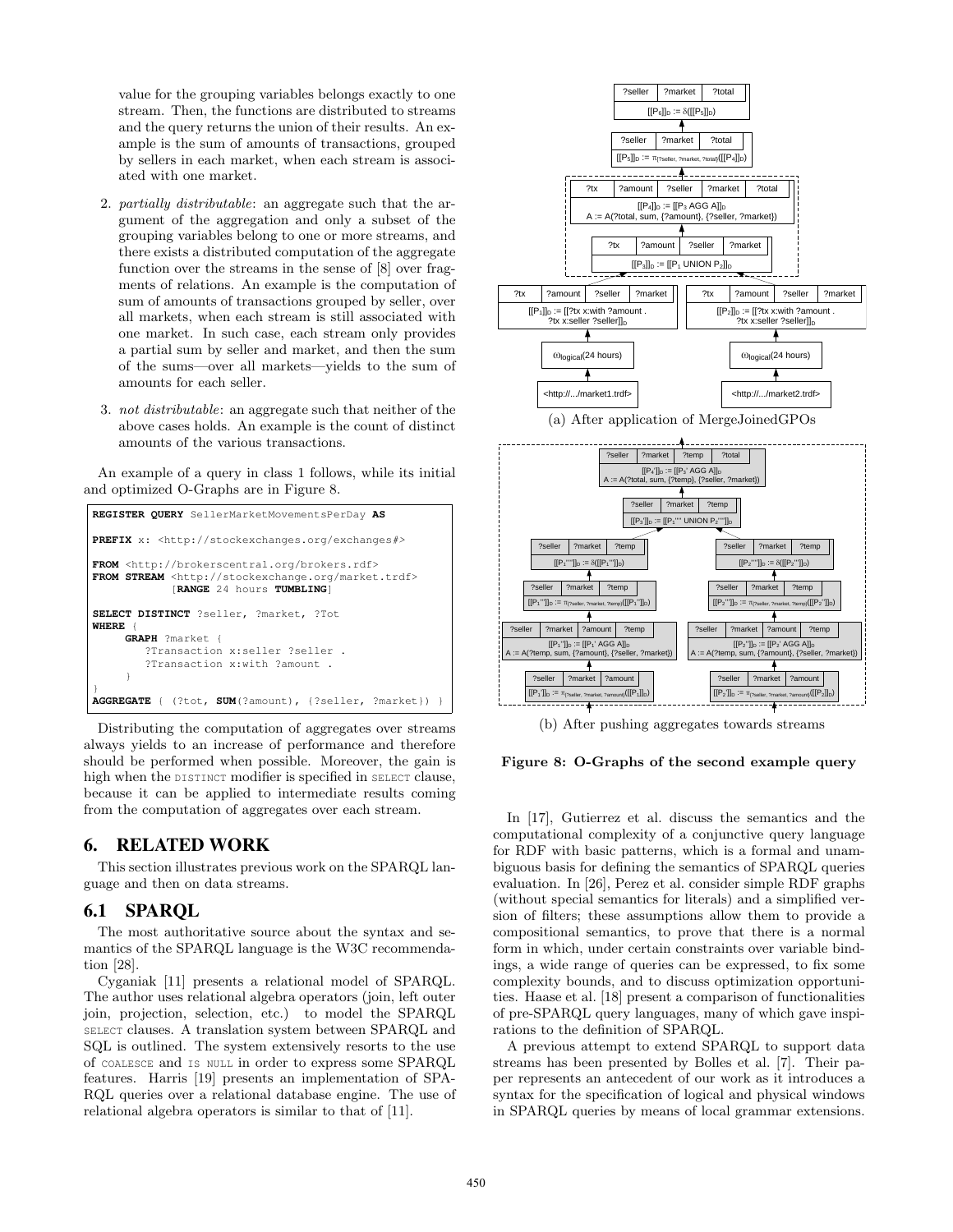However, their approach is different from the work presented in this paper in several key aspects. First, Bolles et al. simply introduce RDF streams as a new data type, and omit essential ingredients, such as aggregate and timestamp functions. With these limitations, the resulting expressive power is not sufficient to express most practical queries. Second, the authors do not follow the established approach where windows are used to transform streaming data into nonstreaming data in order to apply standard algebraic operations. Instead, Bolles et al. have chosen to change the standard SPARQL operators by making them timestamp-aware and, thereby, effectively introduce a new language semantics. Finally, their approach allows window clauses to appear within SPARQL group graph pattern expressions. On the one hand, this makes the query syntax more intricate, as window clauses can appear in multiple places. On the other hand, it complicates query evaluation. Since window operations are no longer required to be at the leaves of the query tree, they need to be interleaved with standard SPA-RQL operations, possibly interfering with the separation of concerns between stream management and query evaluation.

Even though the SPARQL specification contains no aggregates definition, several implementations support some forms of aggregation functions and group definitions. Open-Link Virtuoso $\overline{9}$  supports COUNT, COUNT DISTINCT, MAX, MIN and AVG, with implicit grouping criteria.  $ARQ^{10}$  supports COUNT and COUNT DISTINCT over groups defined through an SQL-like GROUP BY clause.  $\text{ARC}^{11}$  also supports the keyword As to bind variables to aggregated results.

In [30], the authors study how aggregation and grouping can be defined in the context of queries over RDF graphs, taking into consideration the peculiarities of the data model, and providing an extension of SPARQL based on operational semantics. Their approach is different from ours w.r.t. both the semantics and the syntax of the proposed extension of SPARQL. More specifically, the extension proposed by Seid and Mehrotra changes the semantics of the SPARQL SELECT clause, while in C-SPARQL all new bindings are defined by the AGGREGATE clauses.

In [33], the authors describe an approach to reasoning over streaming facts. Their work is complementary to ours, as they focus on the scalability of reasoning techniques, rather than on query decomposition, query processing, and stream management.

#### 6.2 Data Streams

One of the first proposed models for data streams was the Chronicle data model [21]. It introduced the concept of chronicles as append-only ordered sequences of tuples, together with a restricted view definition language and an algebra that operates over chronicles as well as over traditional relations. OpenCQ [24] and NiagaraCQ [9] addressed continuous queries for monitoring persistent data sets spread over wide-area networks. Another data stream management system is Aurora [6], which in turn evolved into the Borealis project [1], which addresses distribution issues.

In [4], Babu et al. tackle the problem of continuous queries over data streams addressing semantic issues as well as efficiency concerns. They specify a general and flexible architecture for query processing in the presence of data streams. This research evolved into the specification and development of a query language tailored for data streams, named CQL [2, 3]. Further optimizations are discussed in [25].

Another stream of research was developed by Law et al. [22], putting particular emphasis on the problem of mining data streams [23]. Another project that addresses data mining issues is the Stream Mill project [5], which extensively considered the problem of data aggregation. Its query language (ESL) efficiently supports physical and logical windows (with optional slides and tumbles) on both built-in aggregates and user-defined aggregates. The constructs introduced in ESL extend the power and generality of DSMSs.

The problem of processing delays is one of the most critical issues and at the same time a strong quality requirement for many data stream applications, since the value of query results decreases dramatically over time as the delays sum up. In [10], the authors address the problem of keeping delays below a desired threshold in situations of overload, which are common in data stream systems. The framework described in the paper is built on top of the Borealis platform.

As for the join over data streams, rewriting techniques are proposed in [15] for streaming aggregation queries, studying the conditions under which joins can be optimized and providing error bounds for results of the rewritten queries. The basis of the optimization is a theory in which constraints over data streams can be formulated and the result error bounds are specified as functions of the boundary effects incurred during query rewriting.

#### 7. CONCLUSION

In this paper we addressed the optimization of the execution of stream reasoning queries; our plug-in architecture capitalizes on the use of existing DSMS and SPARQL engines, whose optimized orchestration exhibits ideal performance. Our experiments have been performed using Sesame and STREAM as representative DSMS and SPARQL engines, but the approach is general and as such can be ported to different component systems.

In our future work, we intend to focus on the optimal deployment of multiple continuous queries over streams in distributed and heterogeneous environments, where RDF repositories and data streams will be managed by different systems, and stream managers may exhibit limited data management capabilities. We believe that generalizing some of the results presented in this paper in a multi-query, heterogeneous, and distributed context is possible, although far from trivial.

#### 8. REFERENCES

- [1] D. J. Abadi, Y. Ahmad, M. Balazinska, U. Cetintemel, M. Cherniack, J.-H. Hwang, W. Lindner, A. S. Maskey, A. Rasin, E. Ryvkina, N. Tatbul, Y. Xing, and S. Zdonik. The Design of the Borealis Stream Processing Engine. In Proc. Intl. Conf. on Innovative Data Systems Research (CIDR 2005), 2005.
- [2] A. Arasu, B. Babcock, S. Babu, M. Datar, K. Ito, I. Nishizawa, J. Rosenstein, and J. Widom. STREAM: The Stanford Stream Data Manager (Demonstration Description). In Proc. ACM Intl. Conf. on Management of Data (SIGMOD 2003), page 665, 2003.
- [3] A. Arasu, S. Babu, and J. Widom. The CQL Continuous Query Language: Semantic Foundations

<sup>9</sup> http://virtuoso.openlinksw.com/

 $^{10}\mathrm{http://jena.sourceforge.net/ARQ/}$ 

 $\rm ^{11}$  http://arc.semsol.org/